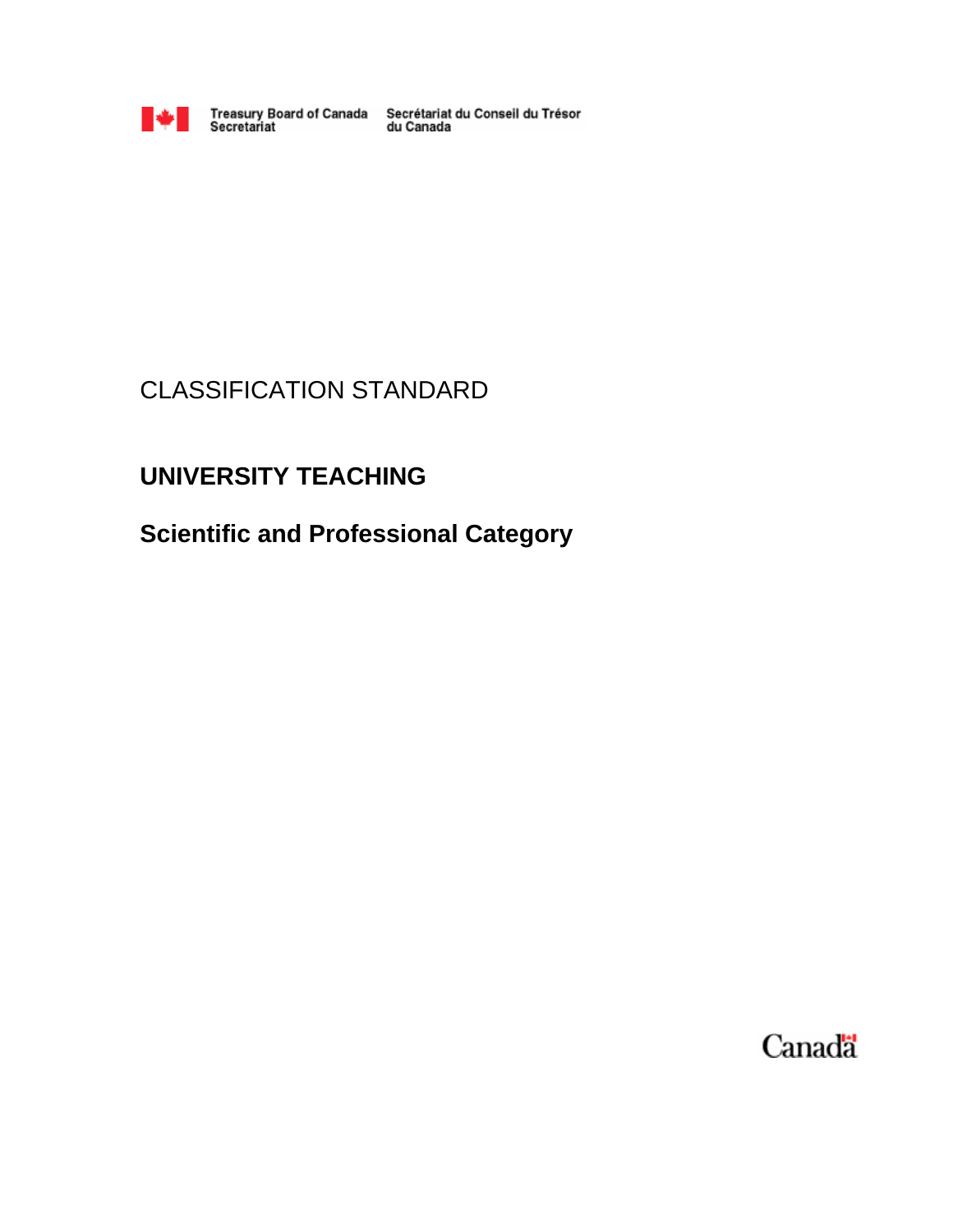# CLASSIFICATION STANDARD

GROUP: UNIVERSITY TEACHING

SCIENTIFIC AND PROFESSIONAL CATEGORY

NOVEMBER, 1983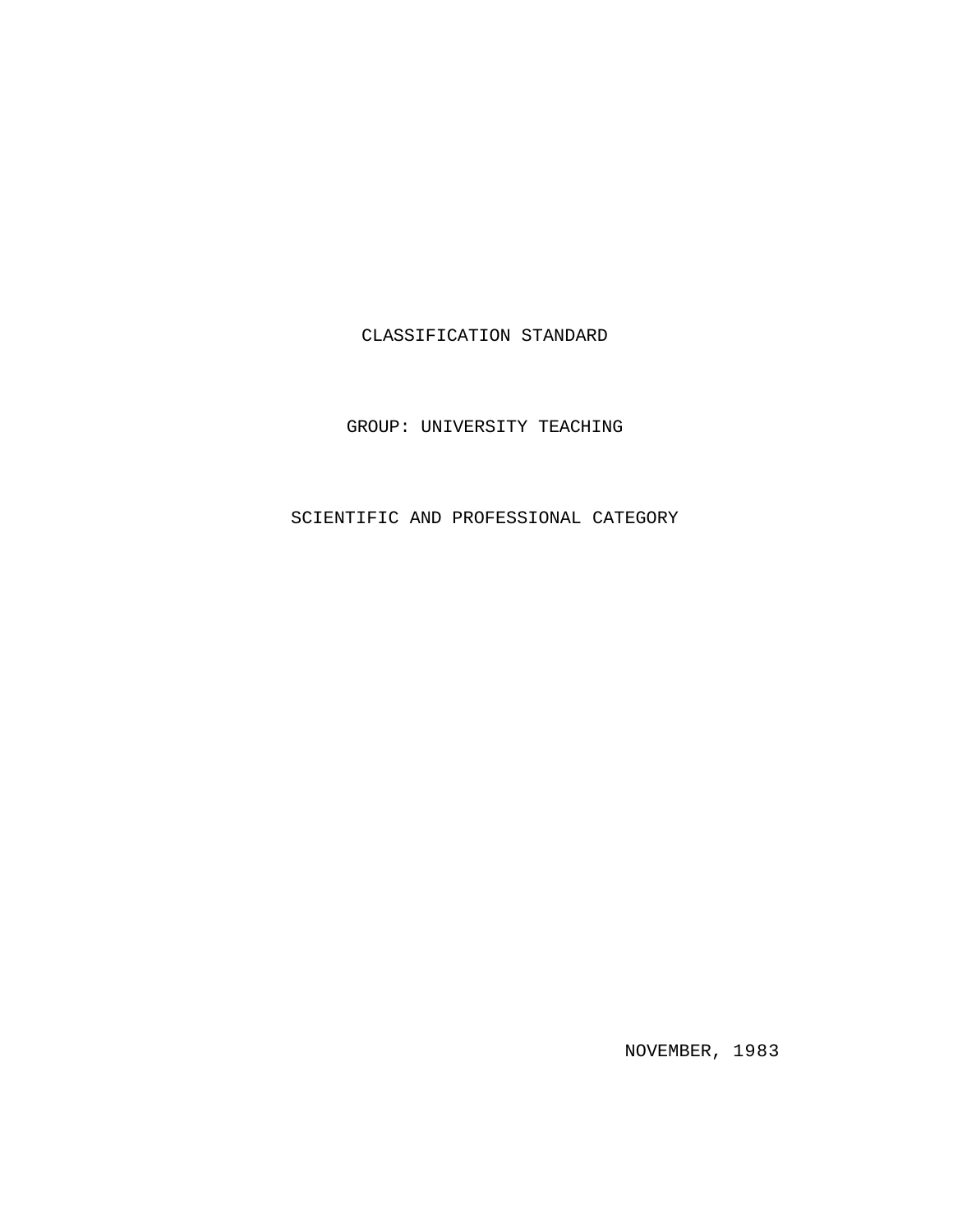## INTRODUCTION

The standard for this occupational group is a level description plan. It contains an introduction, definitions of the Scientific and Professional Category and the University Teaching Occupational Group, descriptions of four levels of classification and descriptions of the additional duties of Department Head and Dean that may be performed by incumbents of University Teaching, Levels 2-4. The four levels described in the standard are:

University Teaching, Level I – LECTURER University Teaching, Level 2 - ASSISTANT PROFESSOR University Teaching, Level 3 - ASSOCIATE PROFESSOR University Teaching, Level 4 - PROFESSOR

Differentiation between levels 1 and 2 is made on the basis of duties. Differentiation between levels 2, 3 and 4 is made on the basis of title and of the incumbent's performance and professional standing as appraised by the department and the Public Service Commission.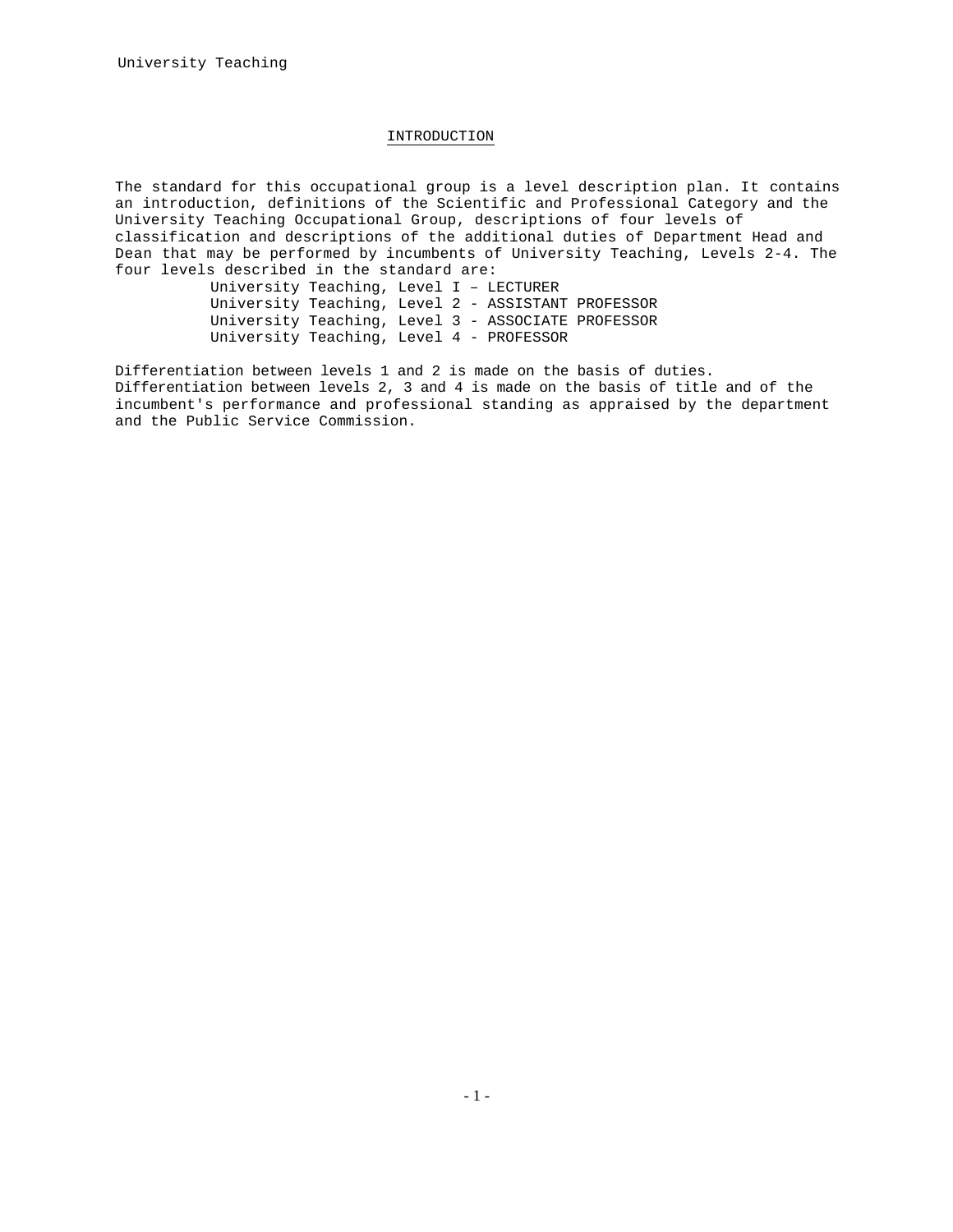# CATEGORY DEFINITION

Occupational categories were repealed by the Public Service Reform Act (PSRA), effective April 1, 1993. Therefore, the occupational category definitions have been deleted from the classification standards.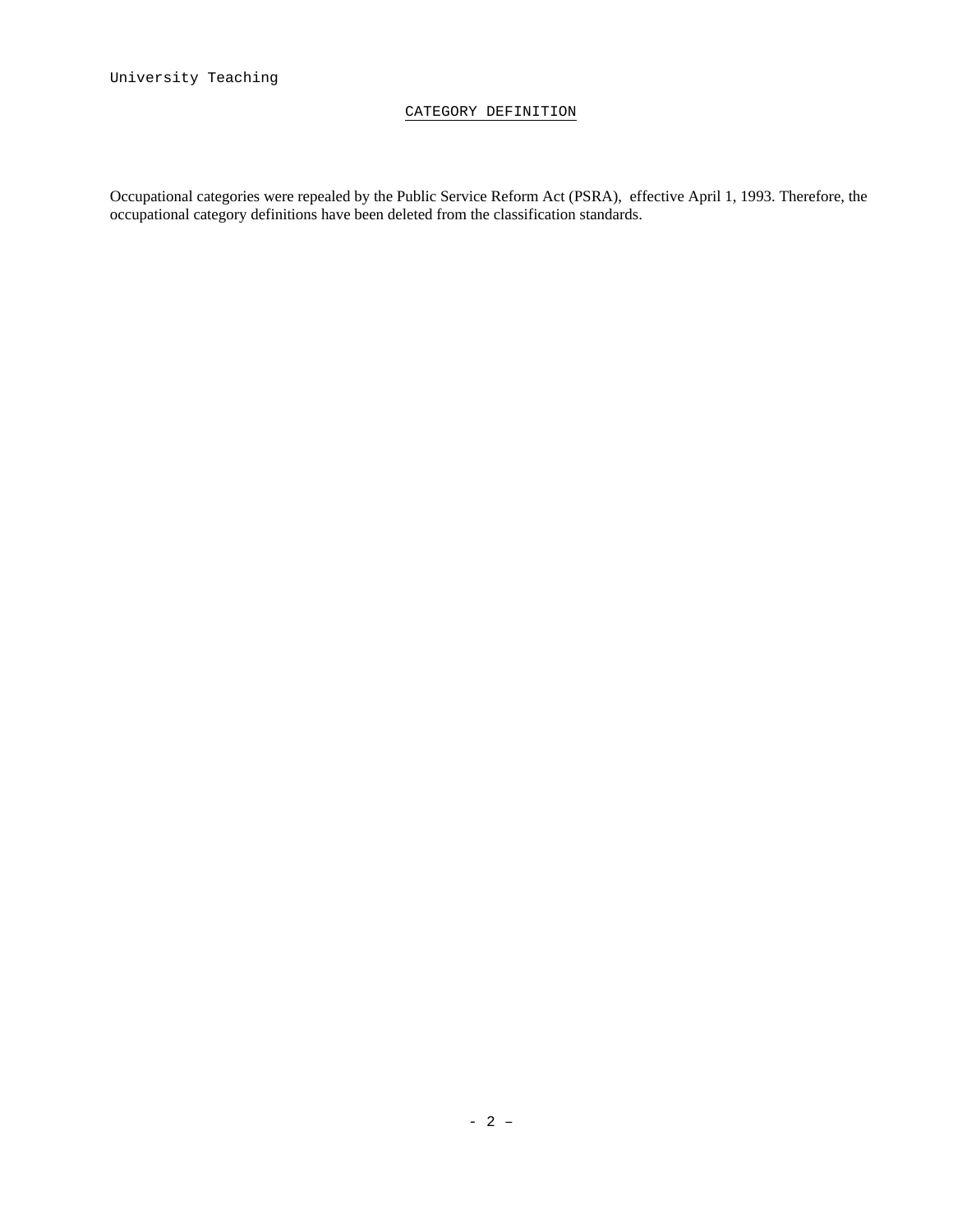## GROUP DEFINITION

For occupational group allocation, it is recommended that you use the Occupational Group Definition Maps, which provide the 1999 group definition and their corresponding inclusion and exclusion statements. The maps explicitly link the relevant parts of the overall 1999 occupational group definition to each classification standard.

### Minimum Qualifications

University graduation in the discipline or disciplines specific to the position.

#### NOTE

Each of the group definitions in the Scientific and Professional Category includes a statement of "Minimum Qualifications". These requirements are to apply without modification to all new entrants appointed to positions in the category on or after July 1, 1967. With respect to experienced public servants who may not possess the formal education prescribed in the definitions but who are certified or who are qualified for certification in their jobs on June 30, 1967, in classes prescribed by the Public Service Commission, the statements are intended to indicate the norms against which the qualifications of the individual may be assessed in order to judge whether or not the combination of education, training and experience provides, for the particular job being filled, qualifications equal to or higher than those prescribed in the "Minimum Qualifications" of the relevant occupational group.

 $- 3 -$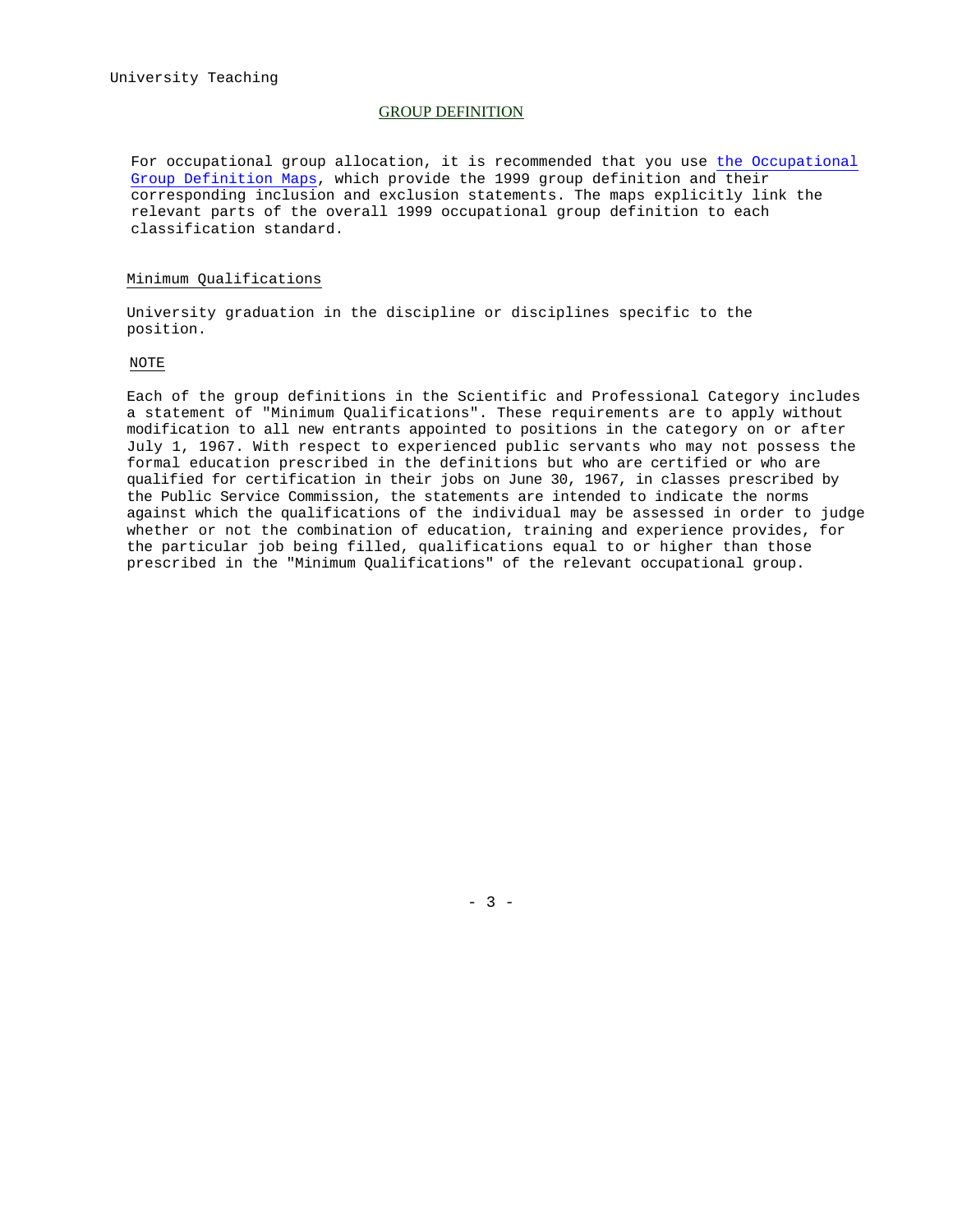## DESCRIPTION OF CLASSIFICATION LEVELS

### University Teaching 1 - LECTURER

## Summary

Under direction, teaches courses for university credit in one or more academic disciplines to undergraduate and occasionally to graduate students.

## Duties

- Teaches courses to university students by lecturing, by organizing and directing laboratory work, and by conducting tutorials and seminars.
- Marks reports, problems and other assignments; marks examination papers.
- Pursues original research and other studies, under direction, with a view to improving academic qualifications.
- Writes reports on the progress of research; engages and supervises research assistants and associates; may assist in drawing up applications for grants in aid of research.
- Supervises undergraduate student projects.
- Serves on faculty committees as required; contributes to the deliberations of the Faculty Board as a non-voting member.
- May assist in drawing up annual estimates of the department and carries out other administrative duties.
- May attend conferences of scholarly and professional societies in the field of expertise.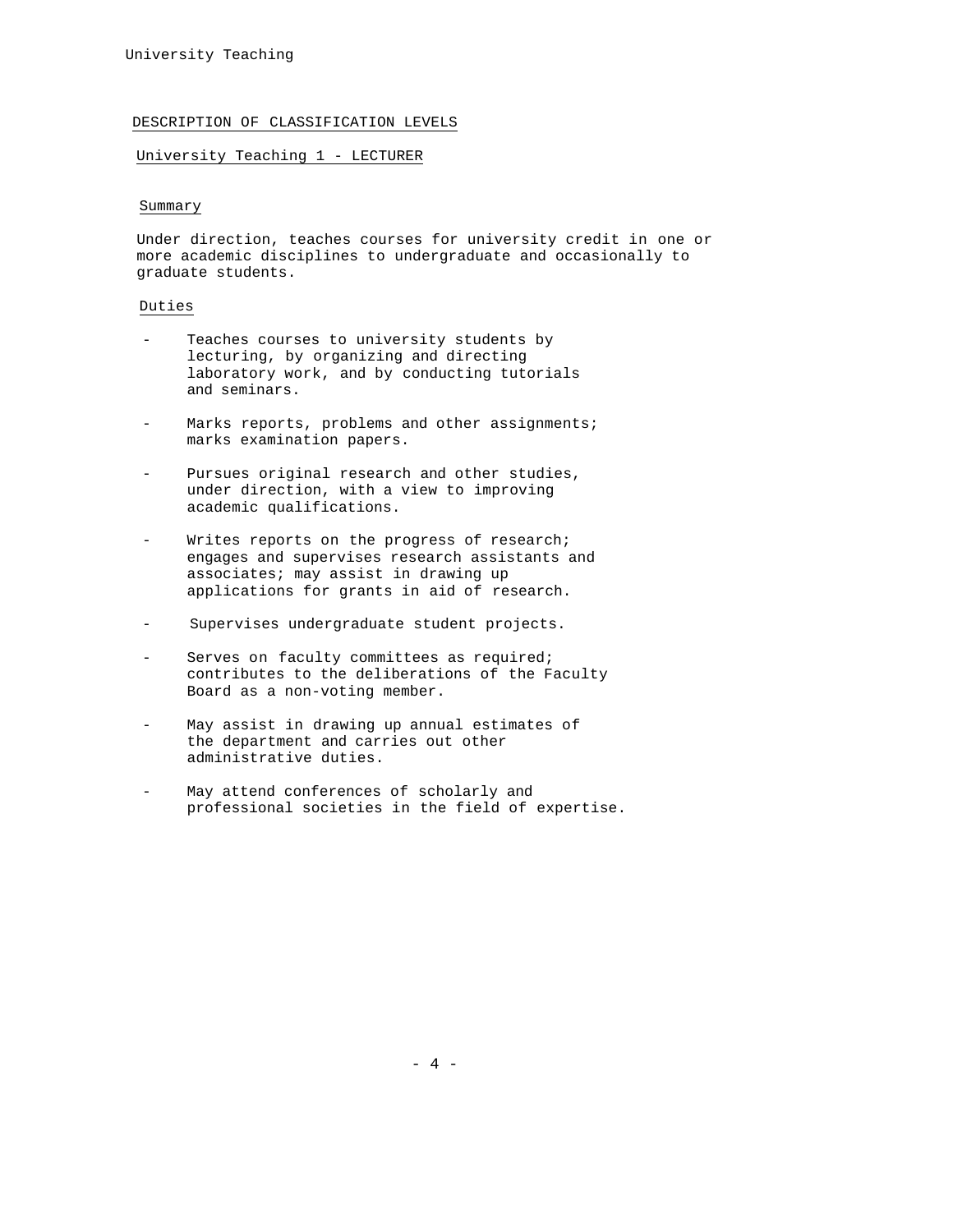### University Teaching 2 - ASSISTANT PROFESSOR

## Summary

Under general direction, teaches courses for university credit in one or more academic disciplines to undergraduate or graduate students and directs research projects.

#### Duties

- Teaches courses at the undergraduate or graduate levels to students by lecture by organizing and directing laboratory work, by conducting tutorials and seminars and by counselling individual students.
- Develops course syllabi, laboratory demonstrations and group discussion programs. Specifies orders for laboratory equipment and supplies; assigns work to laboratory support staff.
- Compiles, administers and marks assignments or delegates this work to others and marks examination papers.
- Directs research being done by other faculty members and by students.
- Pursues research or other creative work in professional field of expertise and writes papers presenting findings; writes reports on the progress of such research; engages and supervises research assistants and associate research scientists assigned temporarily to specific projects; may draw up applications for grants in aid of research.
- Reads and comments upon papers in field of expertise written by scholars at other institutions, as requested.
- Advises students on academic and vocational matters.
- Serves on faculty committees as required and contributes to the decisions of Faculty Board.
- Assists in drawing up annual estimates of the department and carries out other administrative duties.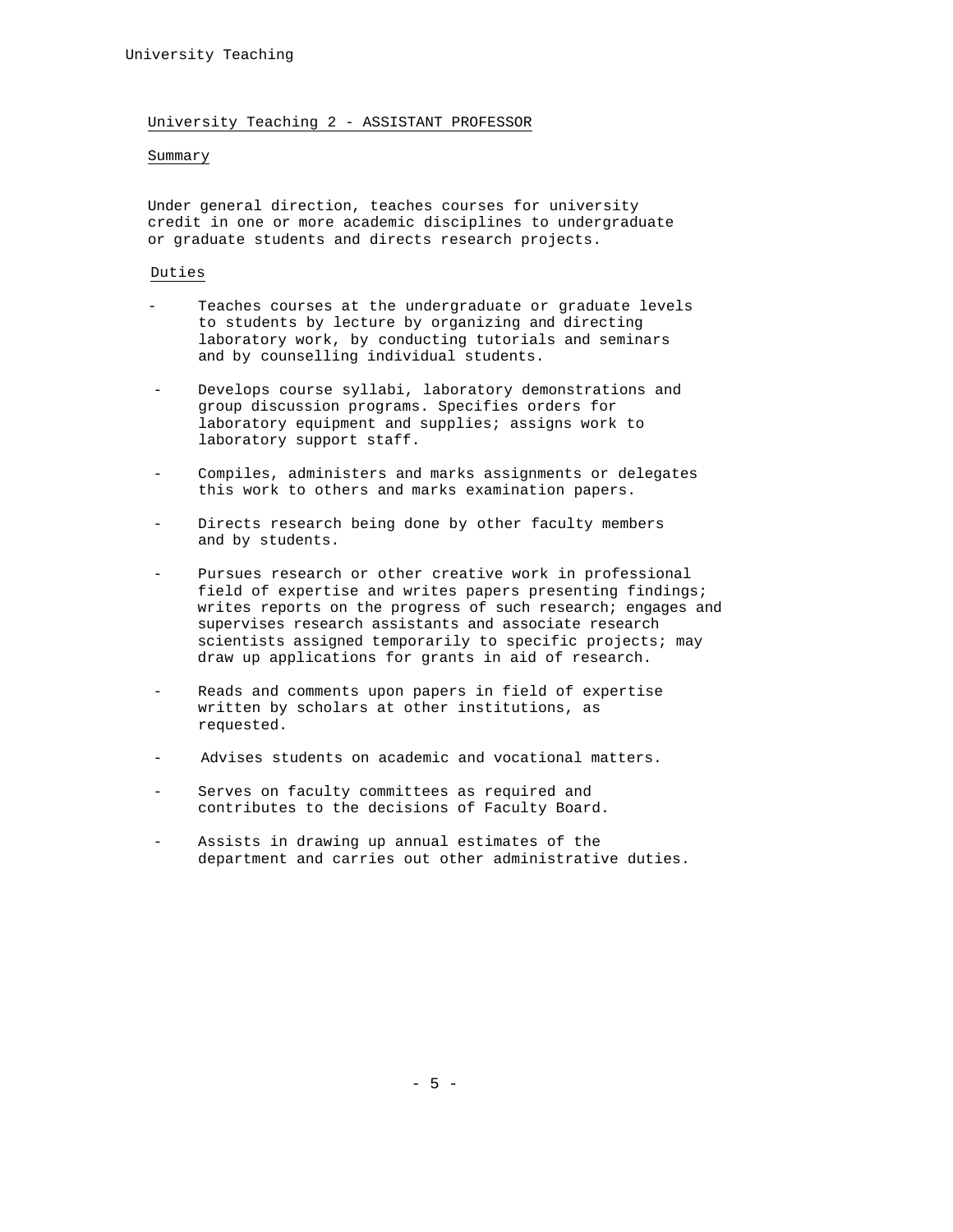- Attends conferences of scholarly and professional societies.
- May act as adviser or consultant to outside organizations.
- May serve as Department Head as required.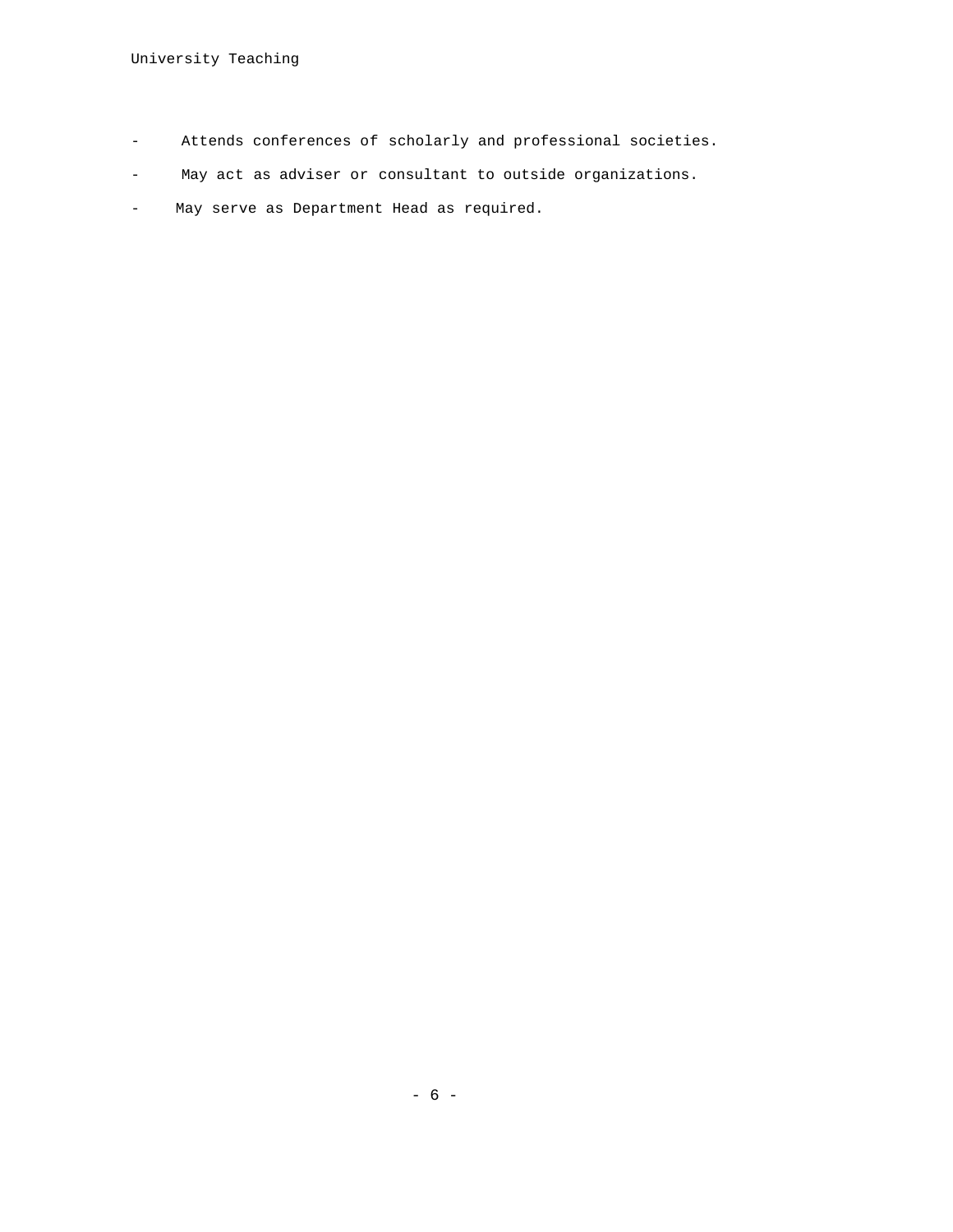# University Teaching 3 - ASSOCIATE PROFESSOR

# Summary

The same as for University Teaching 2.

## Duties

The same as for University Teaching 2. May serve as Dean.

## Performance

To enter this level, performance in teaching, research and creative work must be judged to be similar to that required of an Associate Professor in the university teaching community.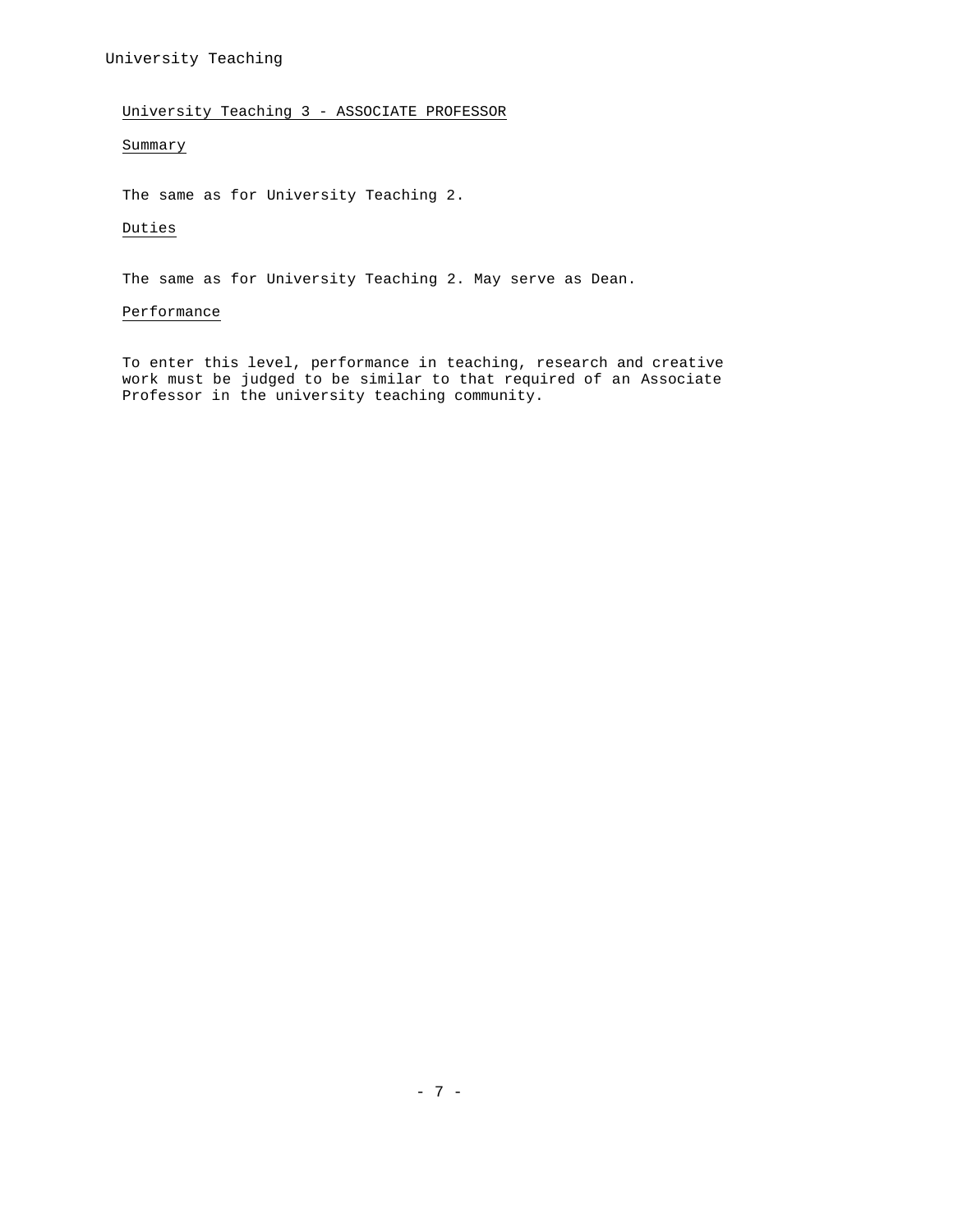# University Teaching 4 - PROFESSOR

# Summary

The same as for University Teaching 2.

## Duties

The same as for University Teaching 2. May serve as Acting Principal.

## Performance

To enter this level, performance in teaching, research and creative work must be judged to be similar to that required of a Professor in the university teaching community.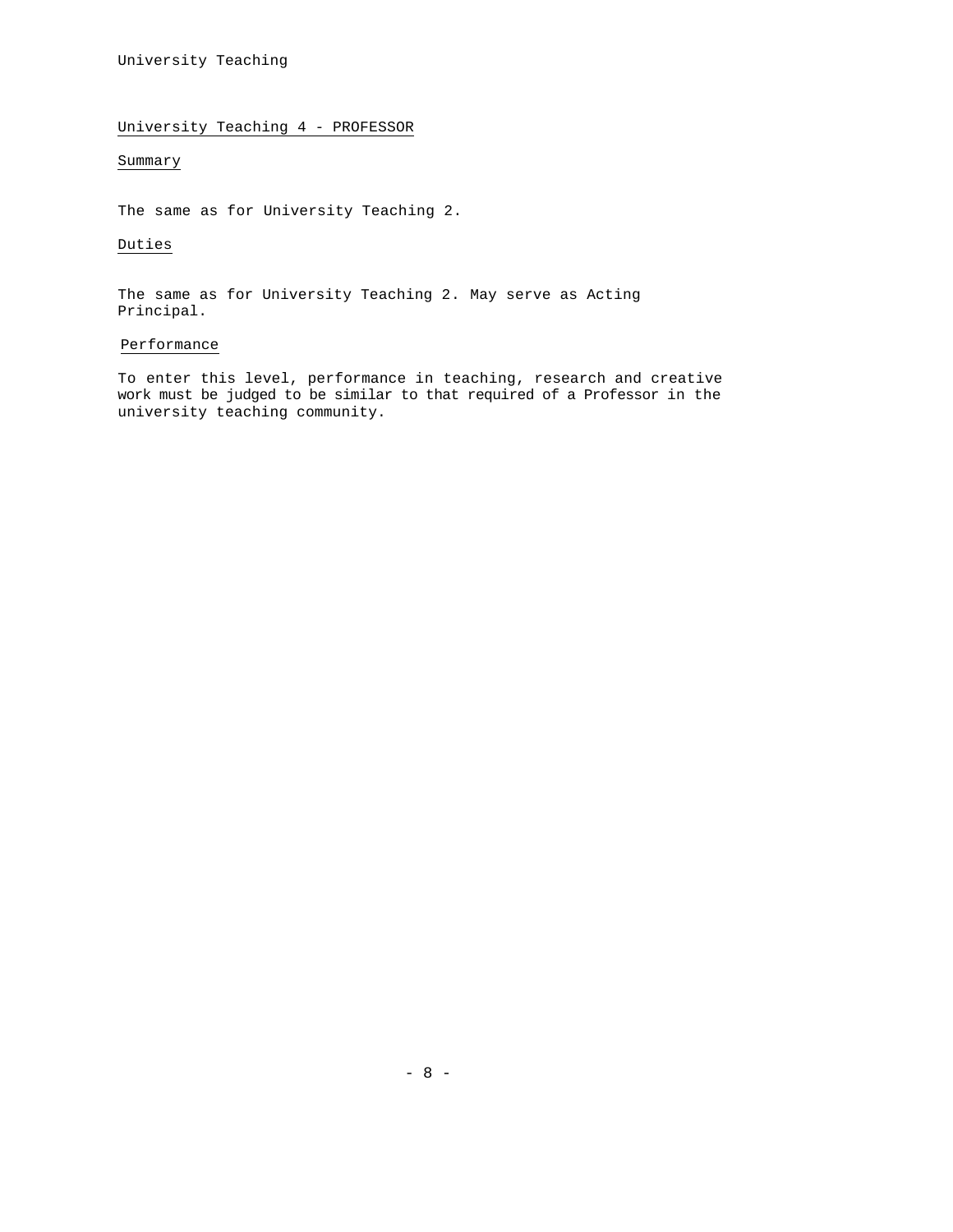## University Teaching 2-4 ADDITIONAL DUTIES

A university teacher classified in any one of the levels 2, 3, or 4 may be required to perform the additional duties of Department Head. A university teacher classified in either of the levels 3 or 4 may be required to perform the duties of Department Head or Dean or both. A university teacher classified at level 4 may be required to perform the duties of the Principal. The additional duties that warrant these titles are described below.

## DEPARTMENT

## HEAD Summary

Under direction, administers the affairs of a given department, e.g. English or Mathematics. Recruits and recommends staff appointments. Plans courses, draws up course schedules and assigns teaching staff, plans and co-ordinates budgetary needs for teaching and research program, monitors outside academic standards and maintains departmental standards.

## Duties

- Recruits, and recommends the employment of the teaching and support staff of the department.
- Plans in broad outline, and arranges for the course that are given by consulting with members of the faculty, reviewing courses offered in other institutions and bringing major changes or new proposals before the Faculty Board and Faculty Council.
- Provides professional guidance and direction to faculty members and, in some instances, to postdoctorate fellows.
- Appraises the performance of faculty members and makes recommendations affecting their professional development and financial advancement.
- Counsels students, particularly those having problems with their studies.
- Writes or reviews reports on the progress of research programs supported by grants-in-aid and draws up applications for further grants when required; directs the work of subordinate research and support staff; may assist members of the department in seeking financial support for individual research.

- 9 -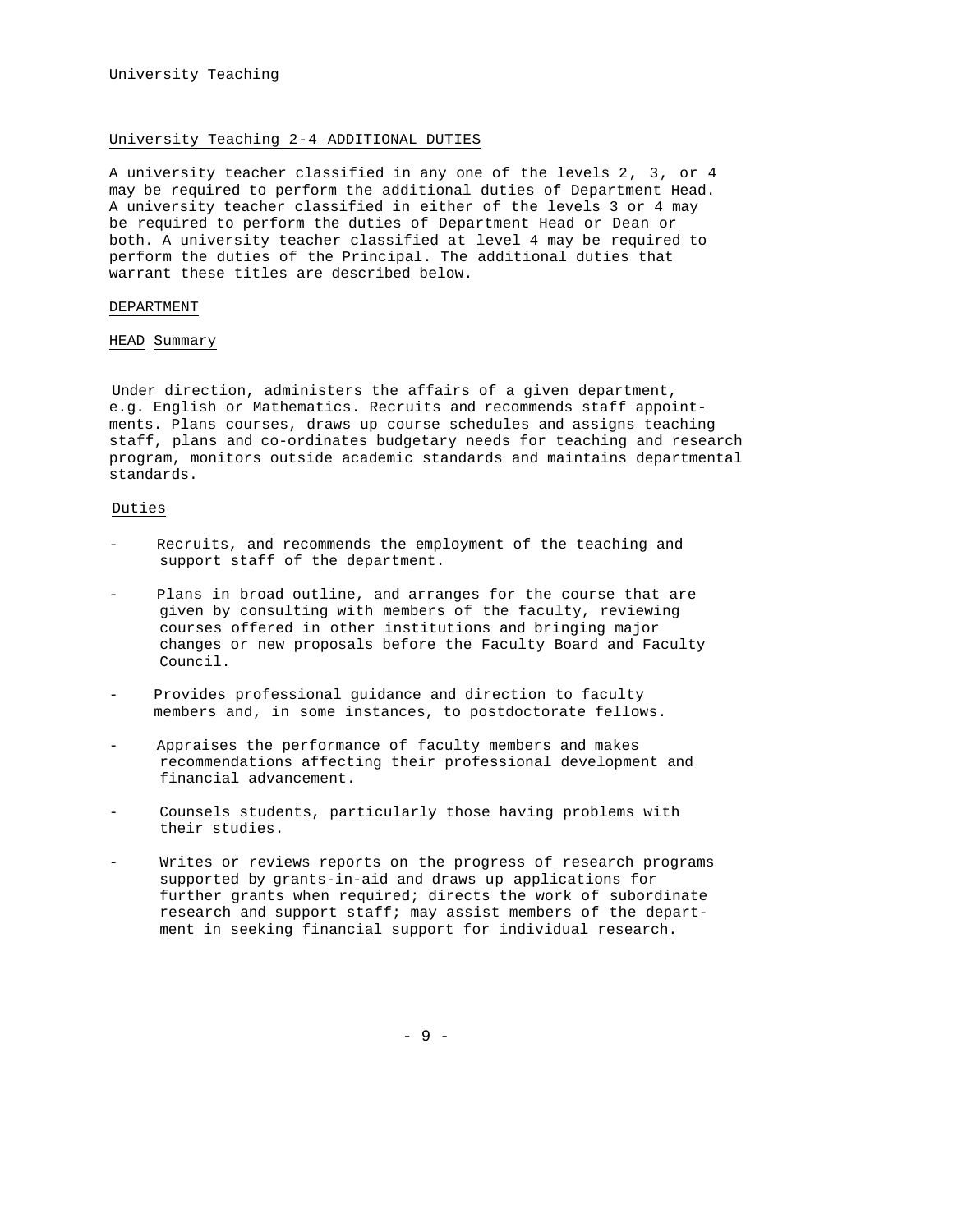- Contributes to decisions of Faculty Council, Faculty Board, College Council and other committees by attendance at meetings and discussion of proposals.
- Performs other related duties such as arranging course timetables and laboratory schedules and determining size and number of classes.
- May draw up annual estimates for the department and may control the departmental budget covering stores, equipment, plant and building maintenance.

## DEAN

## Summary

Under the general direction of the Director of Studies, administers a division or faculty embracing two or more academic departments by recommending and carrying out academic programs and maintaining academic and professional standards as required by departmental policy. Teaches students at the undergraduate and graduate level. May perform the duties of the head of one department within the division. May act as a member of the Senate.

## Duties

- Provides leadership to academic staff in two or more departments of the college by means of discussions with department heads and other faculty members in committee meetings, in interviews or in leisure hours to ensure the maintenance of high standards of teaching and research.
- Develops and recommends academic policies and programs to the Director of Studies.
- Advises the Director of Studies on educational programs, research grants, divisional administration or personnel matters such as the annual appraisal of department heads and faculty members, the selection of department heads and career programs for faculty members and research fellows.
- Counsels students on academic or personal problems to assist them in adjusting to college life and to aid them in overcoming academic weaknesses, by means of interviews and informal discussions.